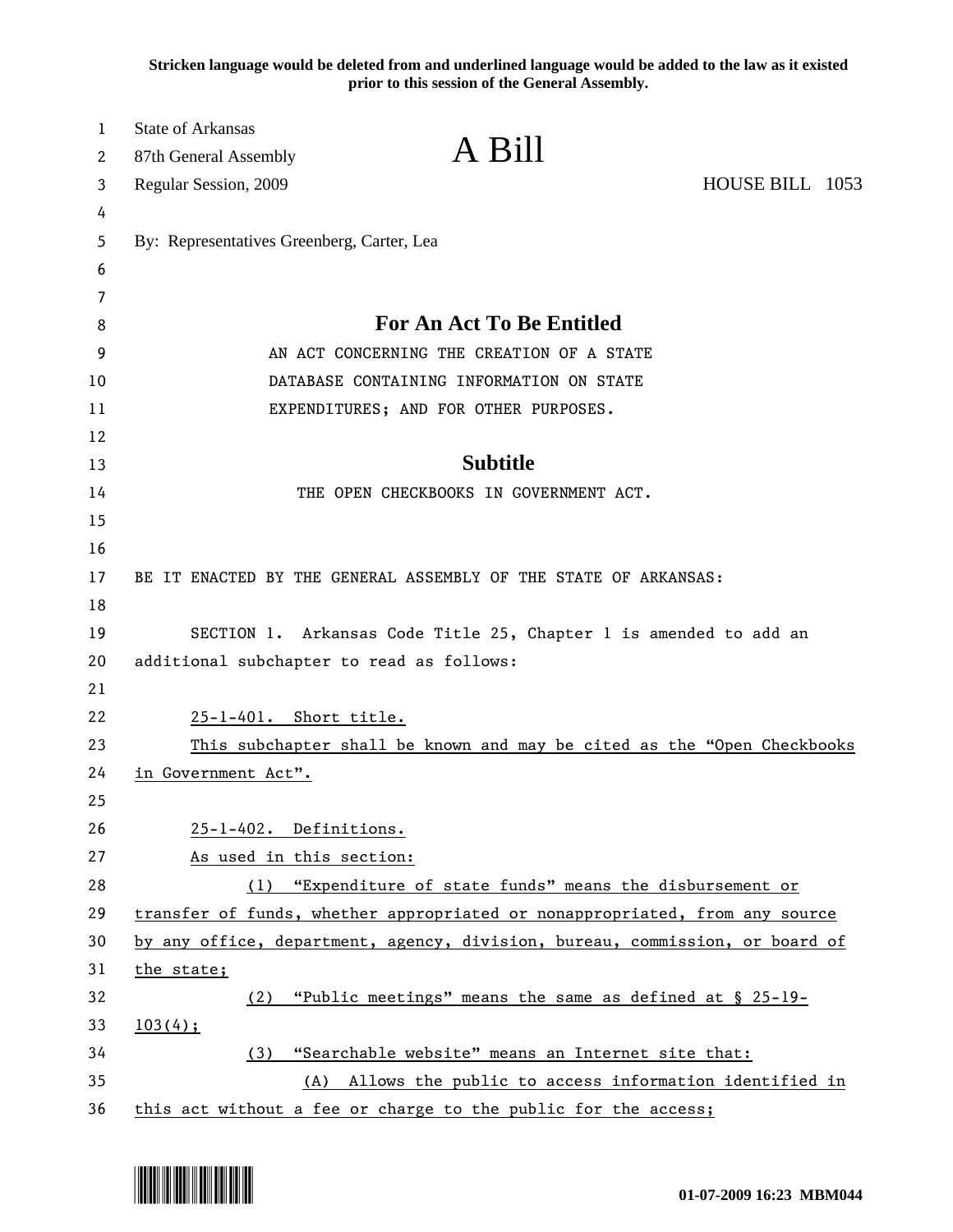| 1  | Provides keyword search capability to provide the<br>(B)                      |  |
|----|-------------------------------------------------------------------------------|--|
| 2  | public with the ability to find, aggregate, and display information with      |  |
| 3  | relative ease;                                                                |  |
| 4  | (C) Provides the ability to programmatically search and                       |  |
| 5  | access all data in a structured machine readable format, including without    |  |
| 6  | limitation extensible markup language, via a web-services application         |  |
| 7  | programming interface; and                                                    |  |
| 8  | Is easily indexed by commercial search engines; and<br>(D)                    |  |
| 9  | (4) "State agency" means a board, commission, department,                     |  |
| 10 | division, institution, and other office of state government whether located   |  |
| 11 | within the legislative, executive, or judicial branch of government and       |  |
| 12 | includes state-supported colleges and universities.                           |  |
| 13 |                                                                               |  |
| 14 | 25-1-403. Development of website.                                             |  |
| 15 | The Department of Finance and Administration shall develop and<br>(a)         |  |
| 16 | operate a searchable website that shall include information on expenditures   |  |
| 17 | of state funds and bond proceeds.                                             |  |
| 18 | (b) With regard to disbursement of funds, the searchable website shall        |  |
| 19 | include without limitation:                                                   |  |
| 20 | The name and principal location of the entity or recipients<br>(1)            |  |
| 21 | of the funds, excluding release of information relating to an individual's    |  |
| 22 | place of residence, the identity of recipients of state or federal assistance |  |
| 23 | payments, and other information rendered confidential by state or federal law |  |
| 24 | relating to privacy rights;                                                   |  |
| 25 | (2) The amount of state funds expended;                                       |  |
| 26 | A descriptive purpose of the funding action or expenditure;<br>(3)            |  |
| 27 | The general source of authority for the expenditure,<br>(4)                   |  |
| 28 | including without limitation legislative appropriation line item or bond      |  |
| 29 | issue;                                                                        |  |
| 30 | $(5)(A)$ The specific source of authority for the expenditure,                |  |
| 31 | including without limitation a grant, contract, subcontract, or the general   |  |
| 32 | discretion of the agency director.                                            |  |
| 33 | If the authority is a grant, contract, or subcontract,<br>(B)                 |  |
| 34 | the website entry shall include a grant or contract number or similar         |  |
| 35 | information that clearly identifies the document;                             |  |
| 36 | (6)<br>The funding or expending agency;                                       |  |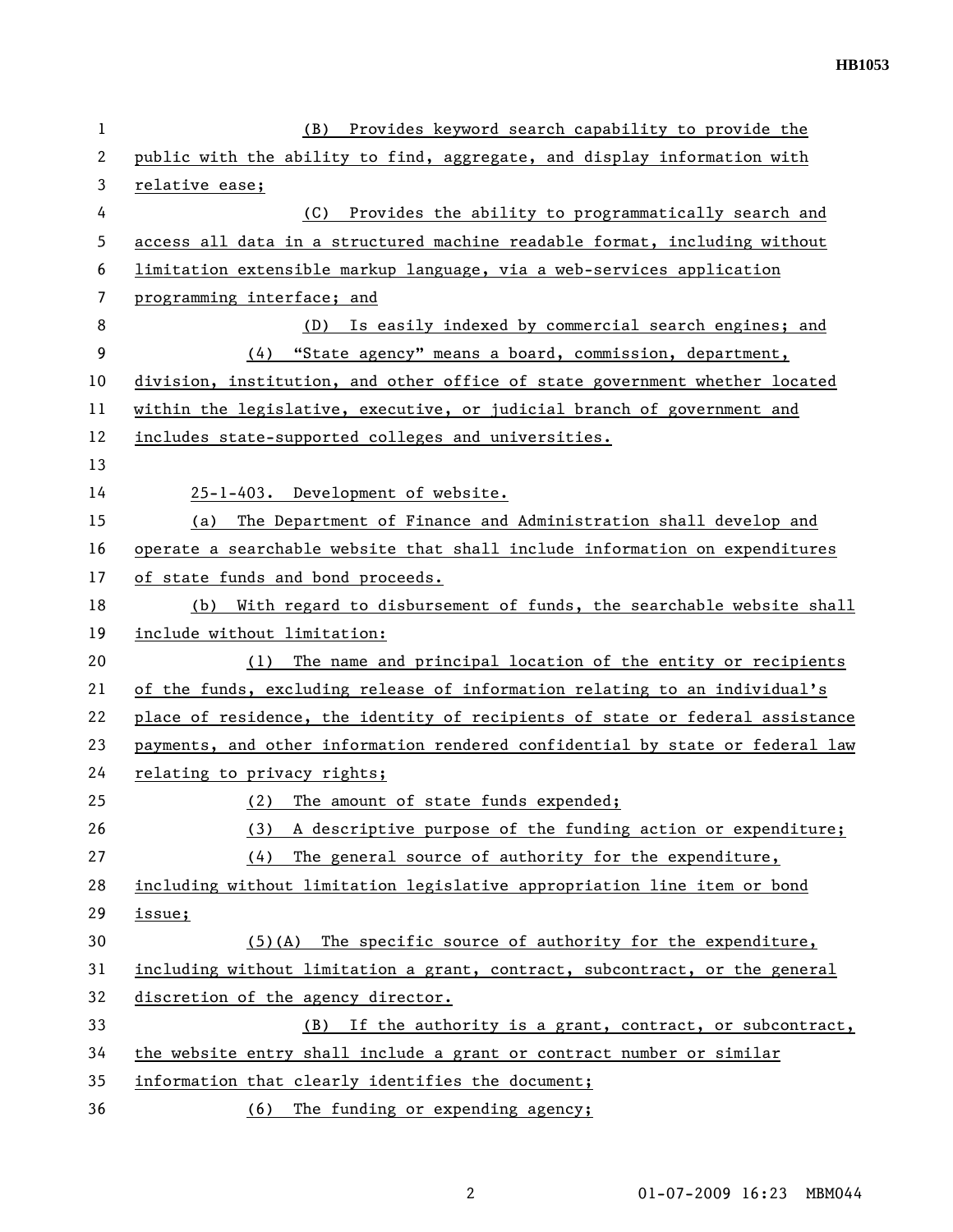| 1              | The type of transaction; and<br>(7)                                           |
|----------------|-------------------------------------------------------------------------------|
| $\overline{2}$ | Other information deemed relevant by the department.<br>(8)                   |
| 3              | $(c)(1)$ An electronic copy of each grant, contract, subcontract, and         |
| 4              | purchase order executed on or after the effective date of the website shall   |
| 5              | be posted on the searchable web site.                                         |
| 6              | (2) If the department determines that electronic copies of                    |
| 7              | grants, contracts, subcontracts, and purchase orders could be better          |
| 8              | administered by another state agency, the department may cooperate with the   |
| 9              | state agency to accomplish the requirements of this subsection.               |
| 10             | The department shall update the searchable website as soon as<br>(d)          |
| 11             | possible after each expenditure is made, grant awarded, or contract or        |
| 12             | subcontract executed.                                                         |
| 13             | The searchable website shall be given a universal resource locator<br>(e)     |
| 14             | or Internet protocol address that:                                            |
| 15             | $(1)$ Is unique; and                                                          |
| 16             | To the extent practicable, uses simple and nontechnical<br>(2)                |
| 17             | terms that will enhance the searchable website's accessibility to members of  |
| 18             | the public.                                                                   |
| 19             | The searchable website shall contain a listing of all public<br>(f)(1)        |
| 20             | meetings, including without limitation the following information:             |
| 21             | The dates of all public meetings; and<br>(A)                                  |
| 22             | The locations of all public meetings.<br>(B)                                  |
| 23             | Each state agency shall notify the department of the date<br>(2)              |
| 24             | and location of all public meetings.                                          |
| 25             | Each state agency that maintains a generally accessible Internet<br>(g)       |
| 26             | site or for which a generally accessible Internet site is maintained shall    |
| 27             | prominently display a link on its Internet site to the searchable website.    |
| 28             | Each state agency shall cooperate with the department in compiling<br>(h)     |
| 29             | and providing all information necessary to comply with this subchapter.       |
| 30             |                                                                               |
| 31             | 25-1-404. Disclosure of confidential information.                             |
| 32             | Nothing in this subchapter shall permit or require the disclosure of          |
| 33             | trade secrets or other proprietary information, including without limitation  |
| 34             | confidential vendor information or other information rendered confidential by |
| 35             | state or federal law.                                                         |
| 36             |                                                                               |